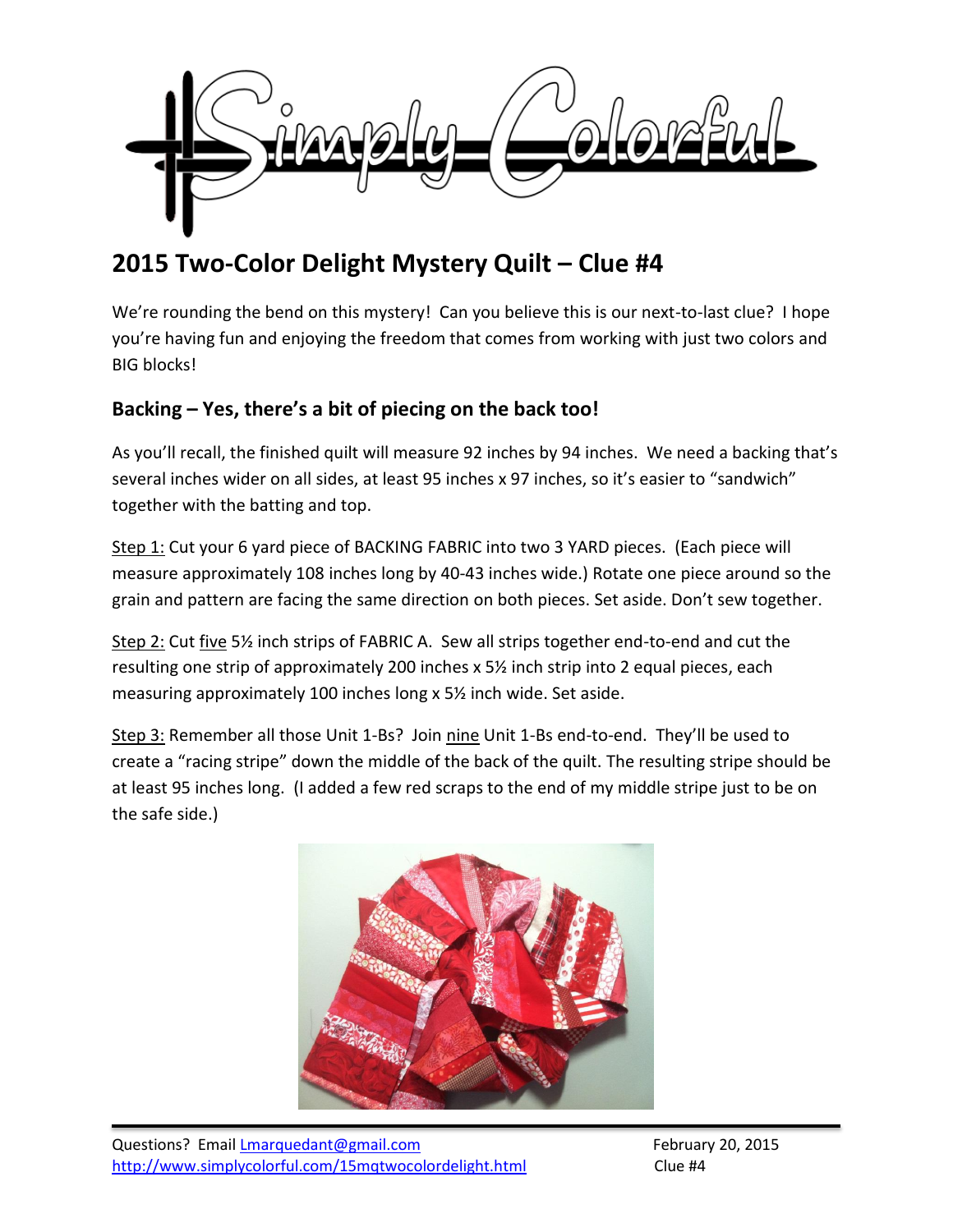

Step 4: Join all the strips together in this order to create your full backing:

- The 108 inch x 40-43" wide BACKING FABRIC
- 5½ inch strip of FABRIC A
- Strip of 5½ inch wide x 95 inch long SCRAPPY (or FABRIC C) strip of Unit 1-Bs
- 5½ inch strip of FABRIC A
- The other 108 inch x 40-43" wide BACKING FABRIC

Line up the top edges and then "square up" the bottom of the backing AFTER you've made the entire quilt sandwich. The left-over BACKING FABRIC will be used to make the binding.

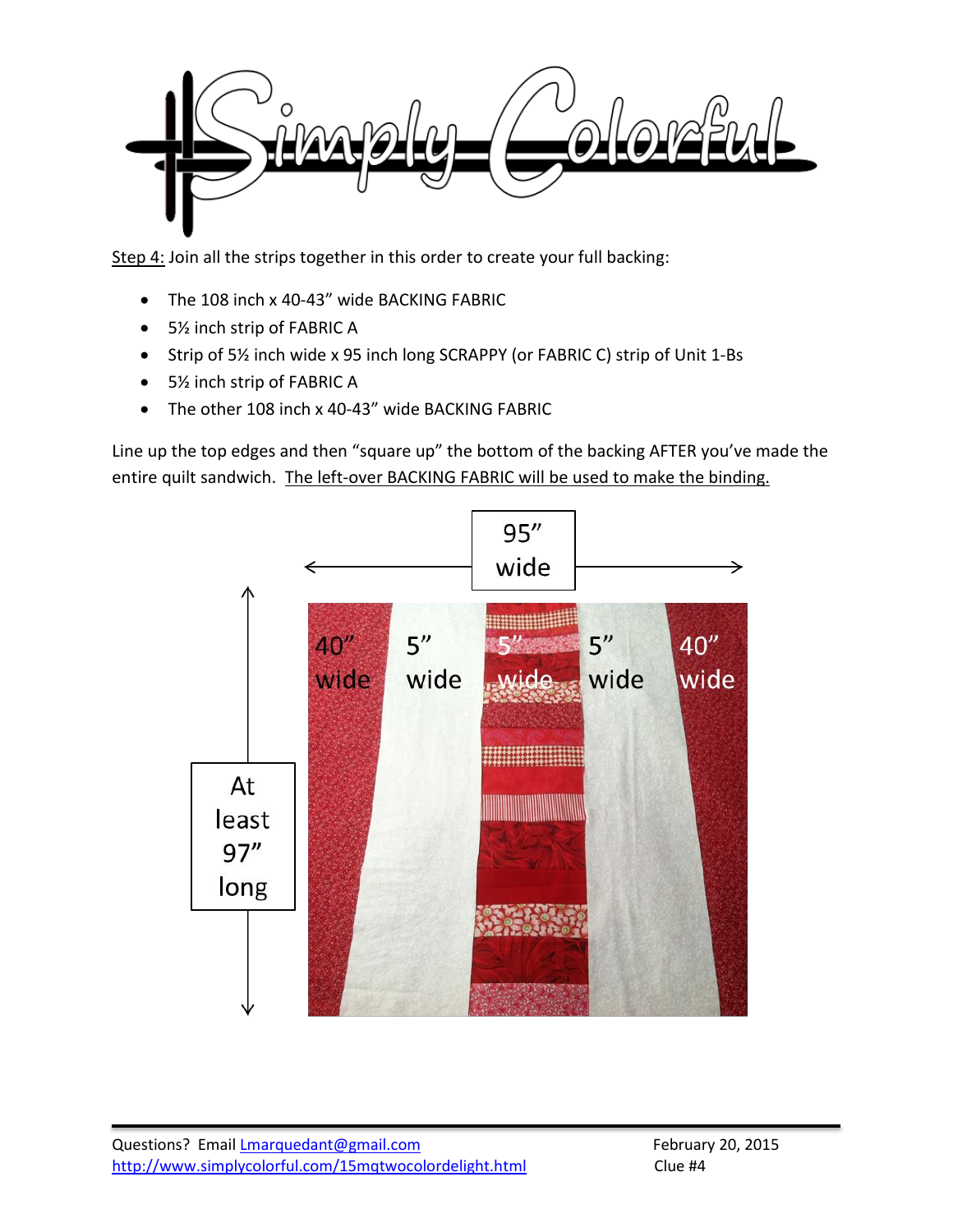

**Unit 4-A: "Heart"**

Now we're going to make 6 Unit 4-As, also known as Heart Squares. Each Unit 4-A Heart Square will measure 12½ inches x 12½ inches. (Big!) [Finished size: 12" x 12"]



You can choose from one of 2 methods for this block.

#### Method #1: Unit 4-A HEART Paper Piecing

This is the method I ended up using. It was more accurate for me than was the piecing method. Because the block is so big, you'll have to print out**\*** the paper piecing template (at the end of this clue) onto 4 pieces of 8.5x11 paper, then cut away the

seam allowance as needed before taping the 4 pieces together to make the heart. You'll print it 6 times which means you'll need 24 pieces of 8.5 x 11 newsprint or foundation paper. (see pictures below of how to tape paper foundation together.)





*\*be sure to set print scaling to "none" or "print actual size"*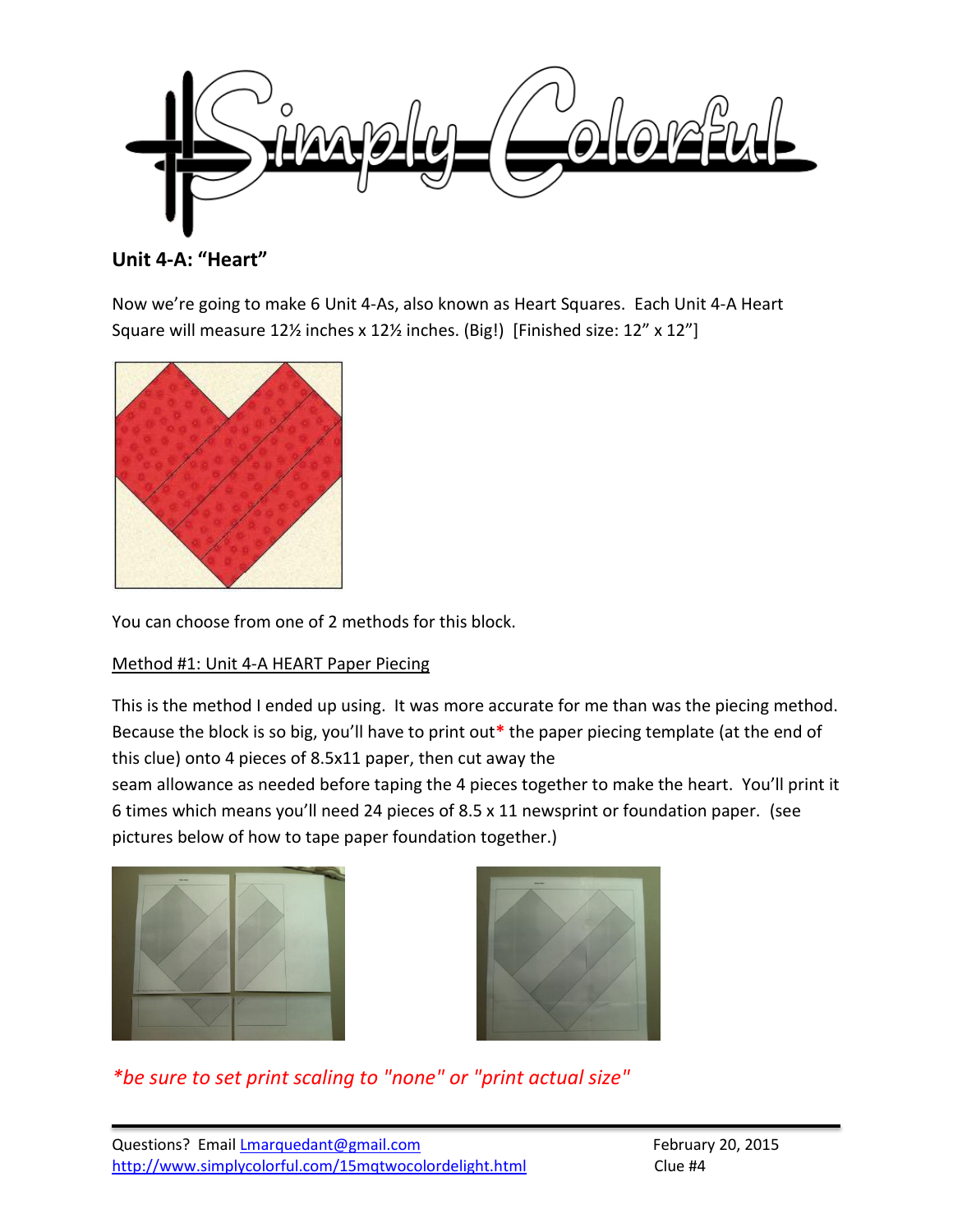

Here is a cutting list for 6 paper pieced hearts. These are such big blocks that this cutting list really makes fast work of creating all 6 hearts.



#### Fabric A

Cut

- 6 squares 7.25" x7.25" (/) cut diagonally to give you 12 triangles for positions 8, & 6
- 3 squares 5.5" x 5.5" (/) cut diagonally to give you 6 triangles for position 2
- 6 squares 4" x 4" (/) cut diagonally to give you 12 triangles for positions 9 & 7

Fabric B

**Cut** 

- 6 rectangles 7.5" x 5.25" for position 1
- 18 rectangles 11.5" x 3" for positions 3,4 & 5

Paper-piece the hearts starting with 1 and adding fabrics in order until you get to 9.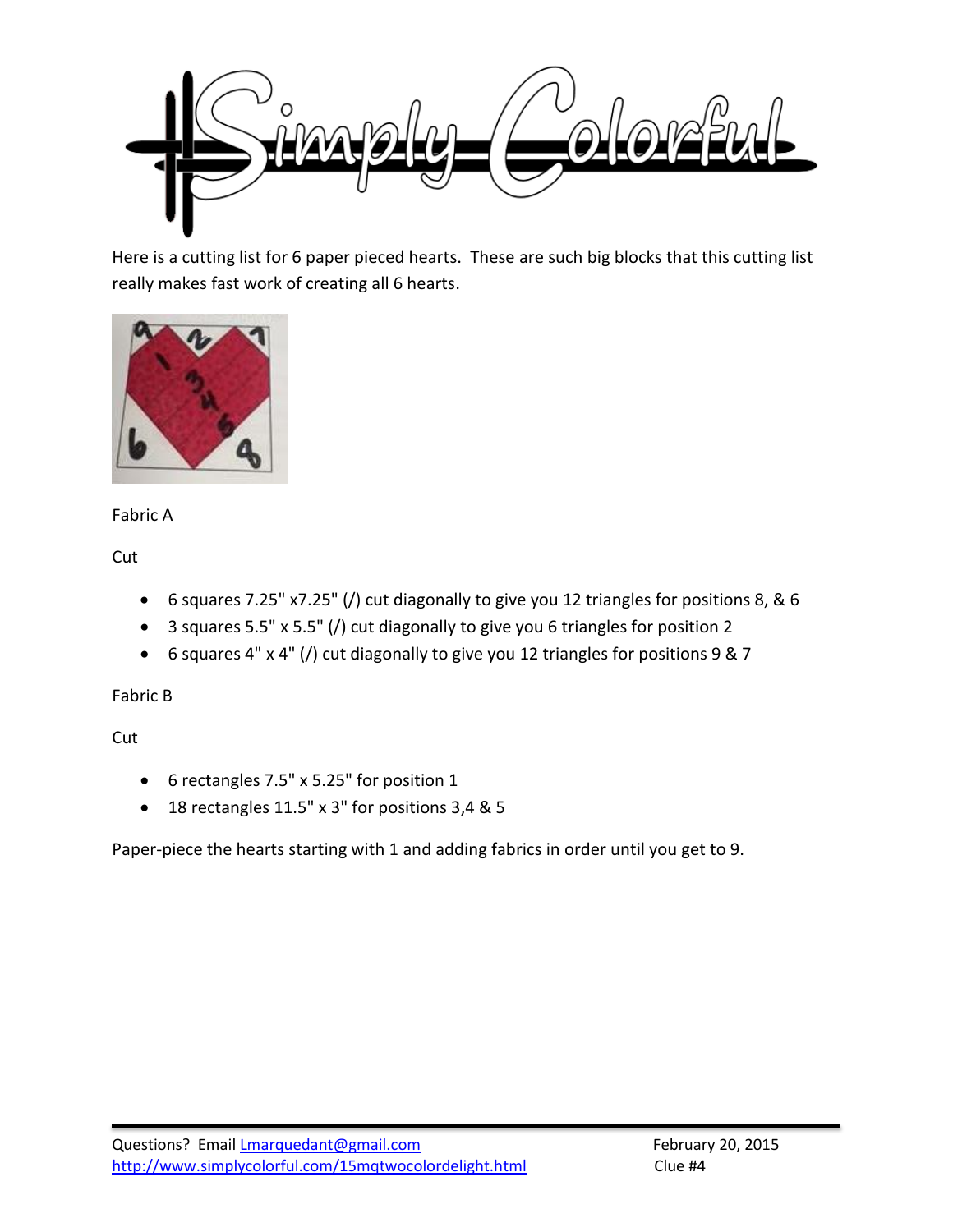

#### Method #2: Unit 4-A HEART Rotary Cutting and Assembly

- Cut eighteen pieces measuring 2 and  $5/8^{th}$  inches by 11 and  $1/8^{th}$  inches from SCRAPS (or FABRIC B).
- Cut six pieces measuring 4 and  $3/4$  inches by 6 and  $7/8^{th}$  inches from SCRAPS (or FABRIC B).
- Cut  $six$  squares measuring 6 and  $7/8^{th}$  inches by 6 and  $7/8^{th}$  inches from FABRIC A, then cut in half on the diagonal.
- Cut six squares measuring 3 and  $7/8^{th}$  inches by 3 and  $7/8^{th}$  inches from FABRIC A, then cut in half on the diagonal.
- Cut six squares measuring 4 and 3/4 inches by 4 and 3/4 inches.

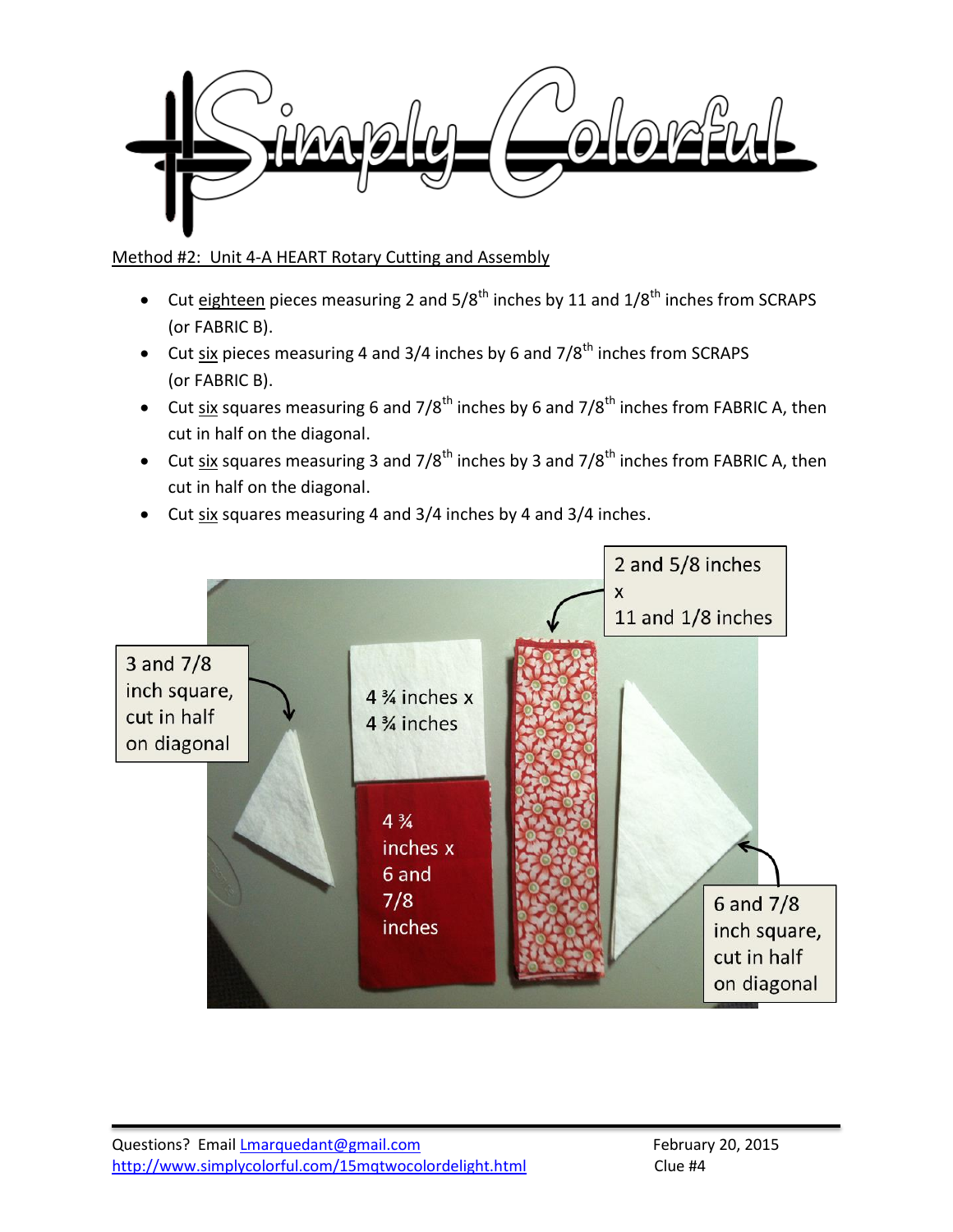

Sew the pieces together following these steps – six times to make six HEART Squares.



Questions? Email **Lmarquedant@gmail.com** February 20, 2015 <http://www.simplycolorful.com/15mqtwocolordelight.html>Clue #4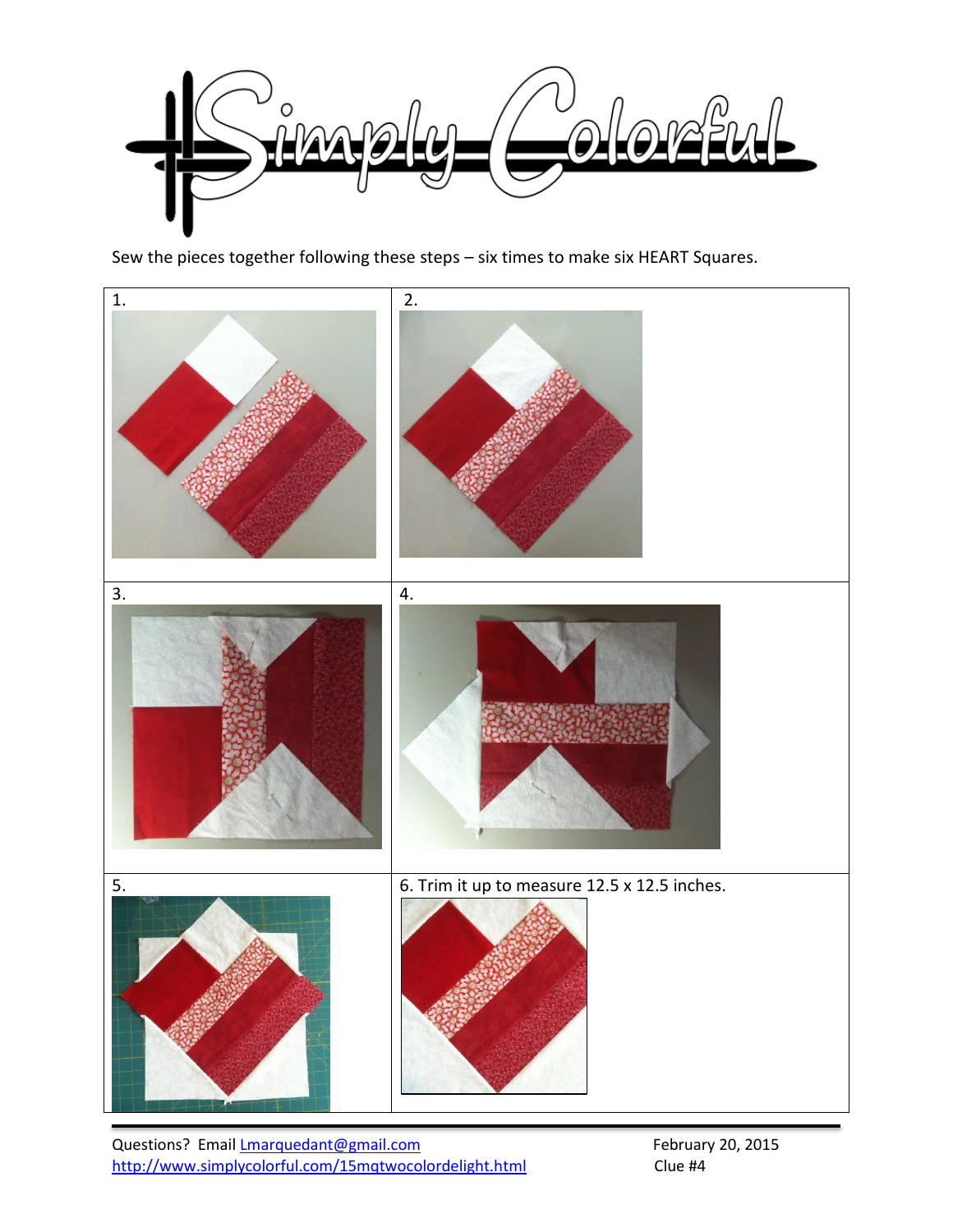

Congratulations – you're 4/5ths of the way through the mystery!

Have any guesses about the finished design? How will it all go together?

## **The Final Clue is Next Week!**

The 2015 Mystery Quilt design will be revealed by 7AM next Friday, February 27<sup>th</sup>, on www.simplycolorful.com.

## **Share Your Progress**

Post questions and photos of your progress on <https://www.facebook.com/groups/SimplyColorfulMysteryQuiltAlong/>

## **Sew Together Every Friday During FiberCast**

We'll work on the clues together each week during [Simply Colorful FiberCast.](https://www.youtube.com/user/Simplycolorful1) We go LIVE at 8PM EST every Friday night.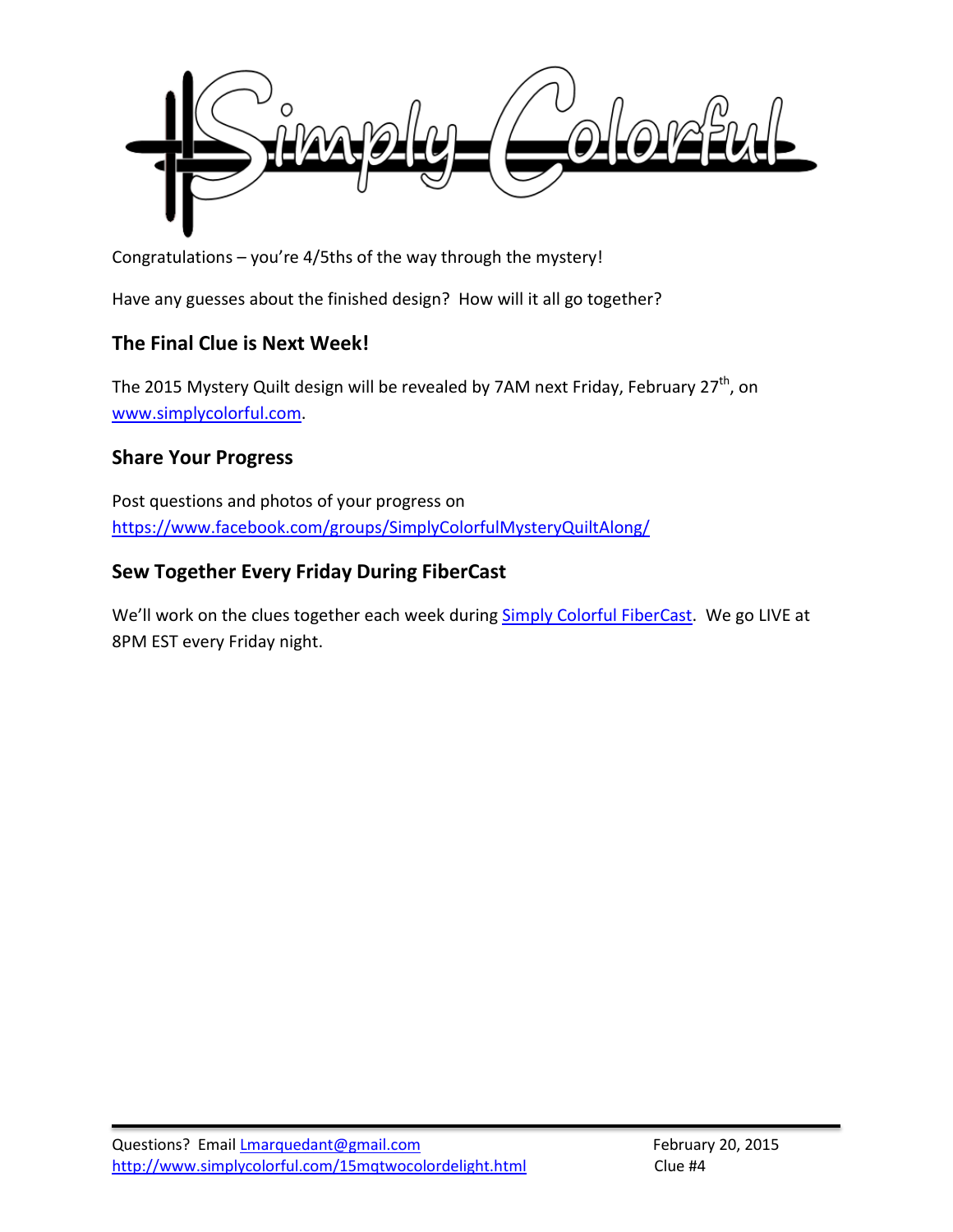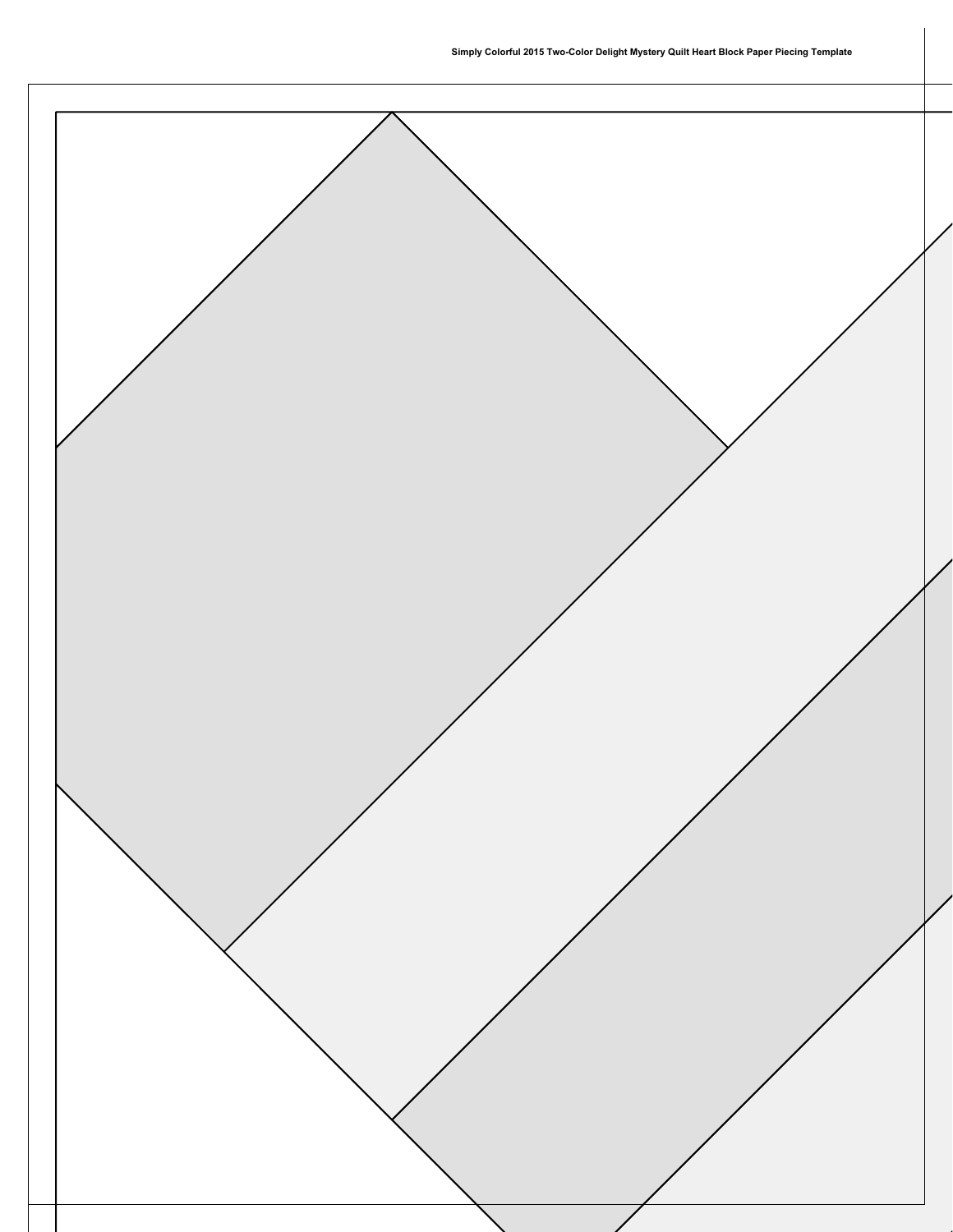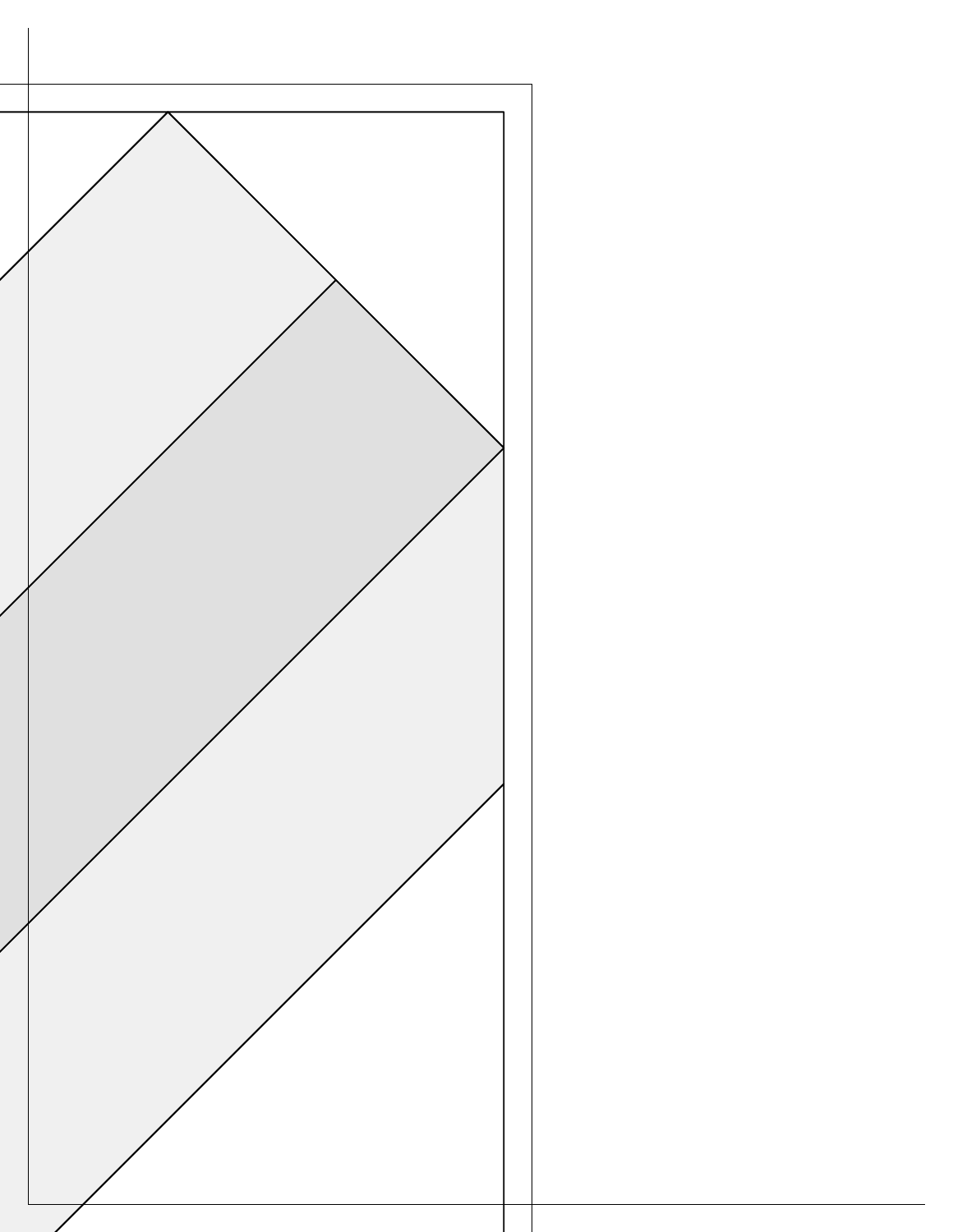